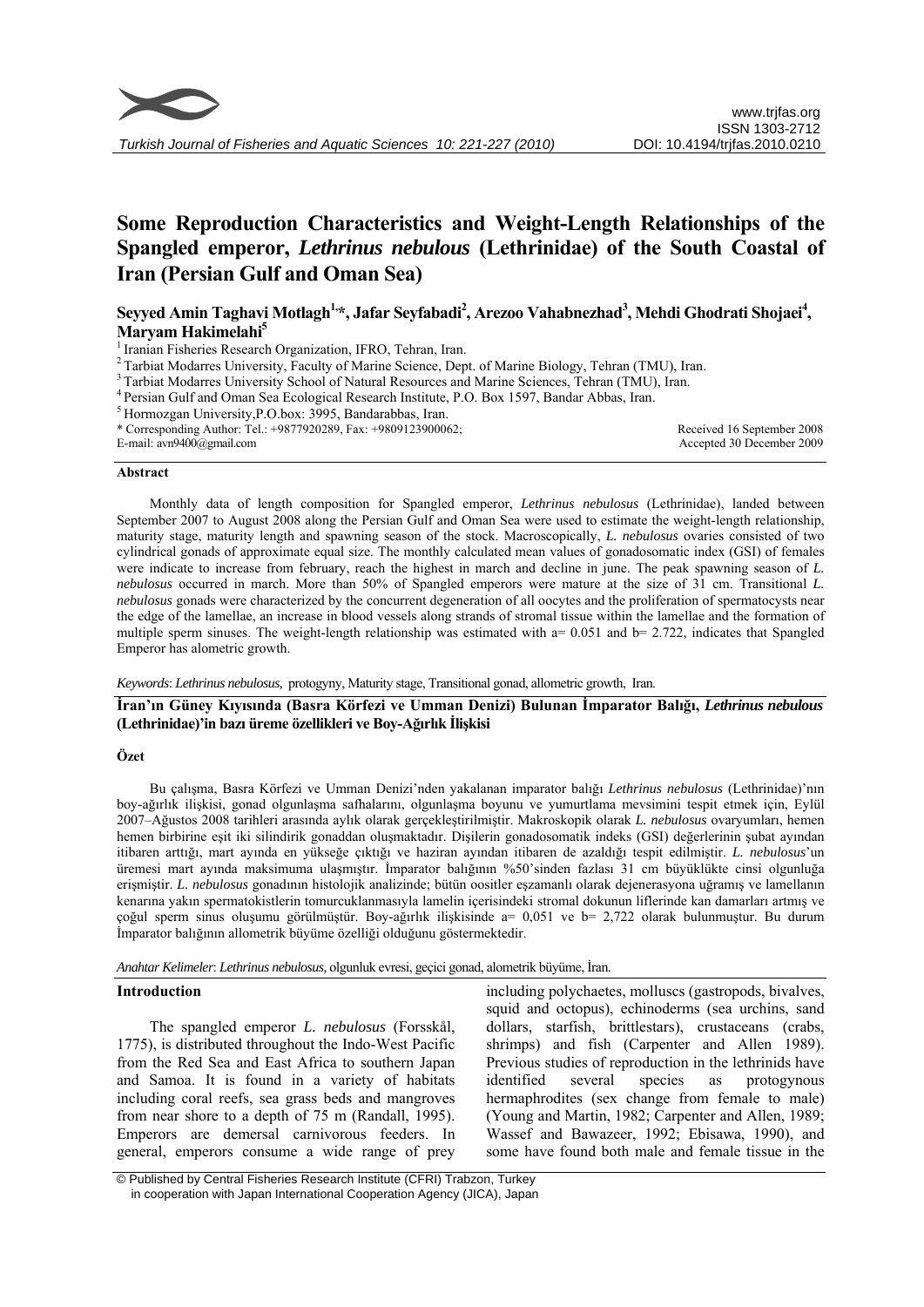gonads of juvenile fishes (Ebisawa, 1997), whereby individual mature first as females before changing sex later in life. One exception to this pattern is the spangled emperor, *L. nebulosus*, which was reported to exhibit juvenile hermaphroditism, whereby sex change occurred prior to reaching sexual maturity (Ebisawa, 1990). Emperors are presumed to spawn at dusk or after dark, most commonly during the new moon period (Carpenter and Allen 1989). This study describes the growth and reproductive characteristics of *L. nebulosus*, with a focus on quantifiable traits necessary for stock assessment modeling: spawning season, batch fecundity and size at maturity. Along the 4 Iranian coastal provinces in south part ((from east to west) Sistan and Baluchestan, Hormozgan, Bushehr and Khozestan), spangled emperor is one of target fishing and catch by local traditional and artisanal fishers who used different fishing methods such as traps (locally named gargoor). The amount of catch for spangled emperor during 2007 for south part water of Iran was 1480 tones.

#### **Materials and methods**

## **Sample Collection**

In total, 307 fish were collected monthly from September 2007 to August 2008 from the Persian Gulf and Oman Sea, south coast waters of Iran. Fish were collected regularly and directly from artisanal fishermen at three landing station of Hormozgan Province (Jask, Kong and Gheshm). The fish were captured by hook and line and traps. The study area is shown in Figure 1.

Fork length (FL) was taken to the nearest cm for all fish, total weight (TW) of individual fish to the nearest 0.01kg and was measured wherever possible. At the laboratory, the 307 individuals are sampled. Finally, the gonad weight, in grams, is recorded.

Oocyte development was classified into five

stages (Ferreira, 1995). The spawning period was established from the analysis of three variables (West, 1990): (1) percentage frequency of the maturity stages; (2) Gonadosomatic index (GSI (GNW/BW)\*100) and (3) hepatosomatic index (HSI  $=$  (LW/GW) 100). Total length of all individuals was used to estimate the size at first maturity. These are defined as the sizes (TL) at which 50 and 95%, respectively, of all fish sampled are at the relevant maturity stage (III, IV or V). The proportions were estimated at length classes of 2cm, and the data fitted to a logistic curve (Pope *et al*., 1983):

$$
p = \frac{1}{1 + e^{-(a+b*t)}}
$$

Where p is the percentage of mature individuals as a function of size class (TL).

The relationship between length (FL) and weight (TW) for 307 individual was estimated using linear regression analysis. To linearalize the power curve  $(W=aL<sup>b</sup>)$  that best described this relationship, both variables were transformed using lnx. The line of best fit for the linear relationship was described by Pauly (1983):

 $ln TW=lna + blnFL$ 

#### **Histological Analysis**

219 ovaries were removed from females collected monthly between September 2007 and August 2008. Ovaries were placed in Bouin's solution for 48hrs and transferred to 70% ethanol. After fixation, the gonad tissues were dehydrated and embedded in paraffin and sections (5  $\mu$ m thick) were stained with Mayer's haemalum and Young's Eosin balances (Winsor, 1994). The proportion of female to male was determined and the result was tested by Chisquare method.



**Figure 1.** Location of three landing areas where *L. nebulosus* were sampled.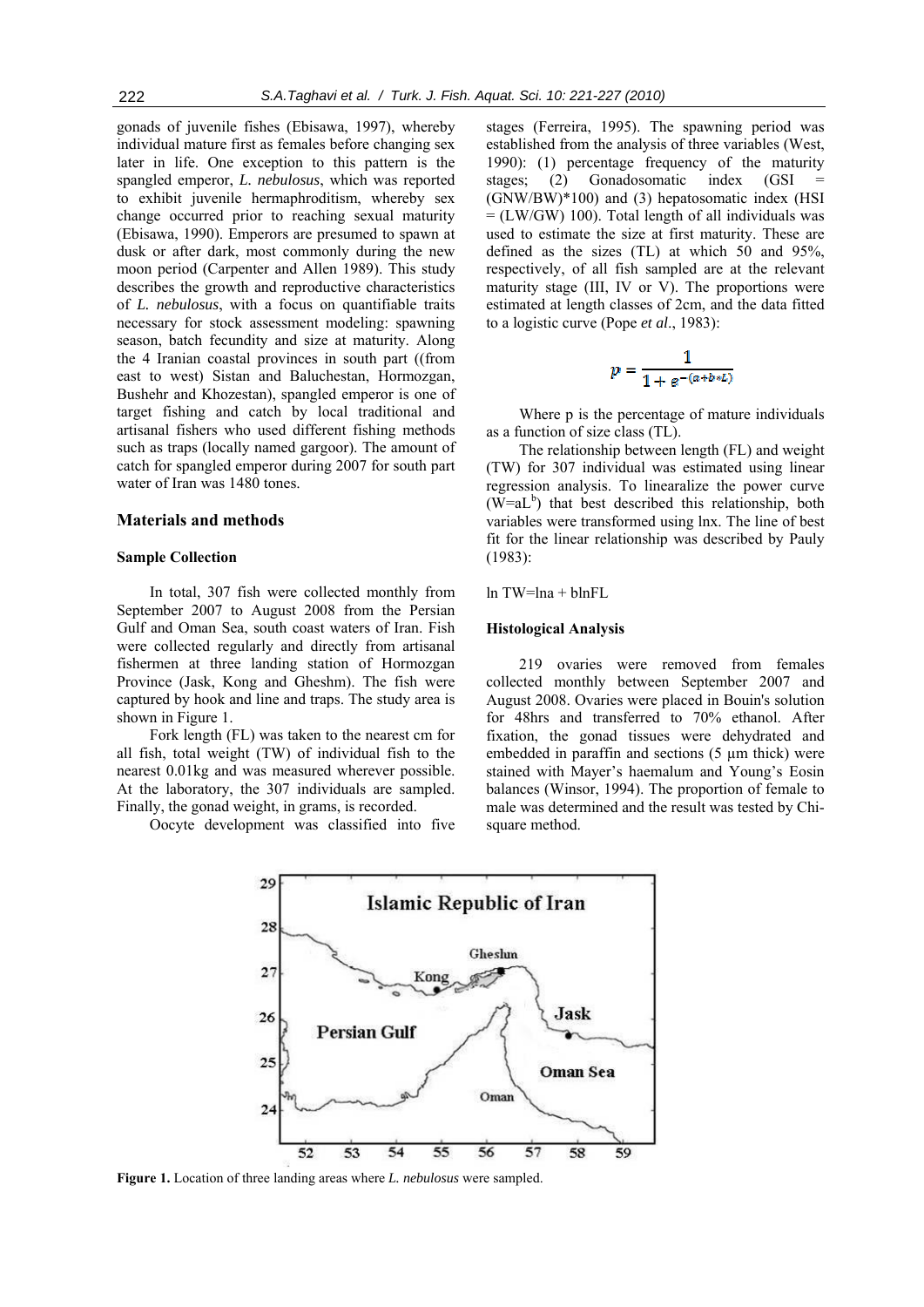# **Results**

# **Development of Sexual Cells**

The staging of oocyte development is based on Histological criteria and is divided into five stages: (I) Primary growth of a single layer of follicle cells surrounding the oocyte; the oocyte cytoplasm is strongly basophilic during this period and the nucleus contains many easily distinguishable nucleoli next to the nuclear membrane (Figure 2a); (II) Developing virgin stage, in which nucleus increased in size in the average with a numerous number of nucleoli about 7 to 11; the nucleolei arranged in the periphery of the nucleus (Figure 2b); (III) Vitellogenesis, which begins with the appearance of oil droplets, yolk vesicles and cortical alveoli vesicles surrounding the nucleus (Figure 2c); (IV) Oocyte maturation stage, during which the oil droplets are concentrated around the

nucleus; then they fuse into an oil drop that migrates towards the animal pole, together with the nucleus; the yolk vesicles progressively fuse to form a continuous mass of fluid yolk (Figure 2d); (V) Mature egg. The ooplasm, restricted to a narrow rim, lies beside the zona radiata at the oocyte periphery (Figure 2e).

Transitional phase: Gonads undergoing sex change, consisting of crypts of dispersed spermatids, were among degenerating vitellogenic oocytes. A total of 17 transitional gonads were examined, also present in all males was vestigial non-functional lumen and remnant oocytes (Figure 3).

## **Spawning Season and Maturity Sizes**

Table 1 gives our results on the sex of the 307 specimens of *L. nebulosus* collected during the study period, grouped by month. The sex ratio of the



**Figure 2.** (A) section of ovary and cyst of oocytes in pre-follicle phase of primary growth or stage I; (B) oocytes in cortical alveoli formation stage or stage II; (C) oocyte in vitellogenic stage or stage III; (D) final mature-stage oocytes or stage IV showing the yolk vesicles and yolk globules and (E) observation of mature egg or stage V. Nu, nucleus; Od, oil droplets; Yg, yolk vesicles; Yv, cortical alveoli vesicles and Me, mature eggs



**Figure 3.** Remnant features of female gonad structure of *L. nebulosus*. GW, gonad wall; OL, ovarian lumen; SS, sperm sinus.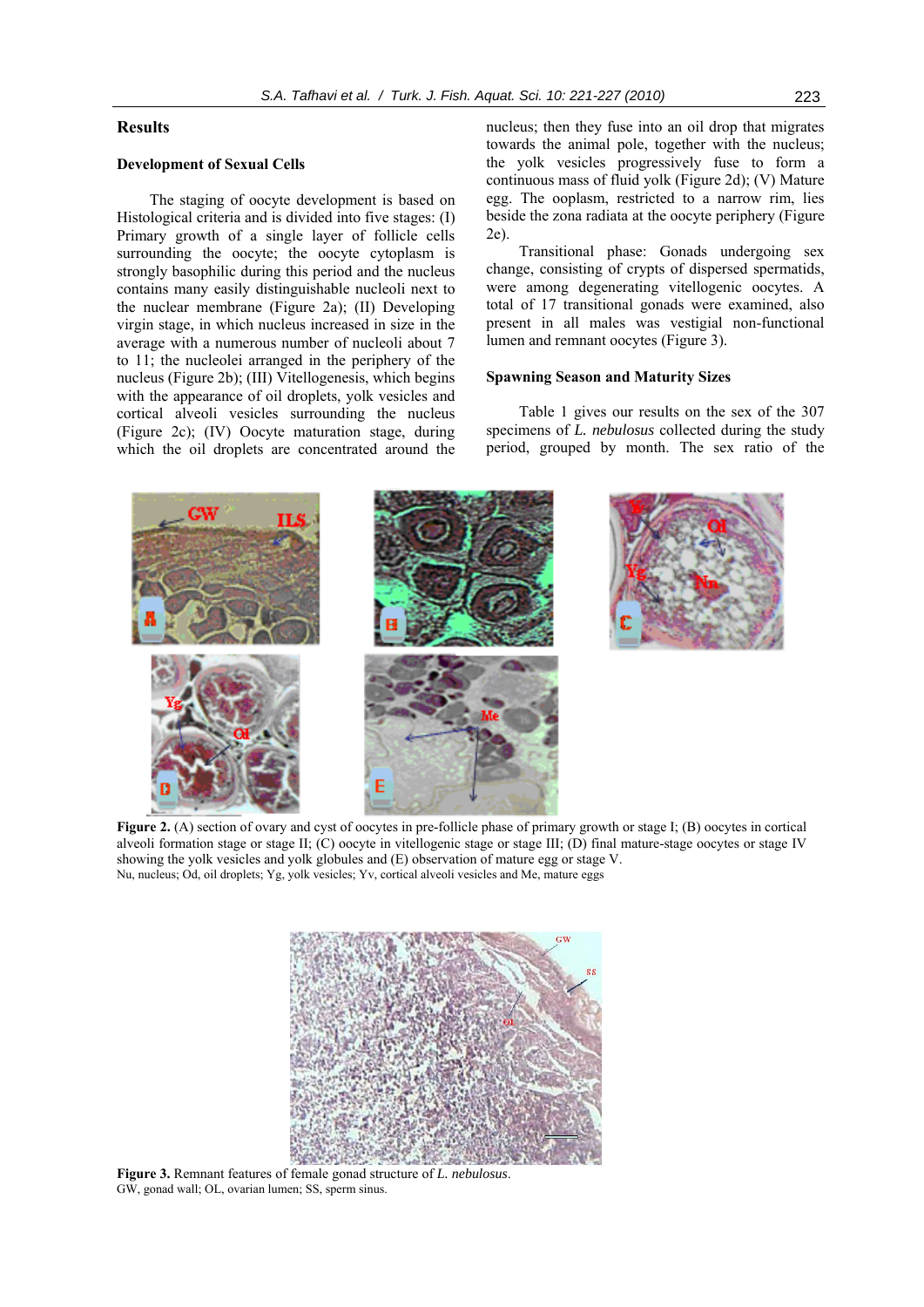|            | Sample   | N.      |          |            |            |              | Sex ratio |
|------------|----------|---------|----------|------------|------------|--------------|-----------|
| Month      | observed | unsexed | N. males | N. females | % of males | % of females | M: F      |
| Apr- $08$  | 36       |         | 14       | 20         | 39         | 55.50        | 1:1.47    |
| May        | 26       |         | Q        | 15         | 34.60      | 57.60        | 1:1.66    |
| Jun        | 21       |         | 8        | 13         | 38.09      | 61.90        | 1:1.62    |
| Jul        | 24       |         |          | 19         | 4.16       | 79.16        | 1:19      |
| Aug        | 18       |         |          | 10         | 16.60      | 55.50        | 1:3.3     |
| Sep        | 25       |         |          | 17         | 12         | 68           | 1:5.6     |
| Oct        | 29       |         |          | 26         | 3.44       | 89.65        | 1:26      |
| <b>Nov</b> | 29       |         |          | 25         | 3.44       | 86.20        | 1:25      |
| Dec        | 20       |         |          | 15         | 10         | 75           | 1:7.5     |
| $Jan-07$   | 29       | h.      | 4        | 19         | 13.79      | 65.51        | 1:4.75    |
| Feb        | 25       |         |          | 19         | 4          | 76           | 1:19      |
| Mar        | 25       |         |          | 21         | 12         | 84           | 1:7       |
| Total      | 307      | 39      | 49       | 219        | 16         | 71.17        | 1:4.46    |

**Table 1.** Sex ratio of *Lethrinus nebulosus* in monthly samples during the study peroid (Sep 2007–Aug 2008)

collected samples was 4.46:1 females to males, respectively (c2=1.9517,  $P<0.05$ ).

The percentage occurrence of different stages of maturity in females in each month throughout the study period was calculated and presented in Figure 4. The highest percentages of fish with maturing gonads (stage III) were found in samples caught in December, January, February, and March. Similarly, high proportions of fish with ripe gonads (stage IV) were obtained in April, May, June and March. The lowest number of fish with spent ovary (stage V) was observed in September. However, from October this number increased reaching a peak in July. The highest percentages of fish with developing or recovering gonads (stage II) were obtained in September, October, November, January and February. Immature fish (stage 1) were represented in the catches throughout the year except for February, April and July.

The calculated mean monthly gonad-index and hepatosomatic index for females are presented in Figure 5. The monthly calculated mean values of gonadosomatic index (GSI) of females were indicate to increase from February, reach the highest in March and decline in June. The HSI presented irregular value during the annual cycle.

The Figure 6 shows that 50% of females reach maturity at total body lengths of 31 cm.

## **Length – Weight Relationship**

The linear regression analysis of the lengthweight data allowed the estimation of the constants, a and b of the length–weight relationship represented by the equation

 $W = 0.051$  FL <sup>2.722</sup> with a regression coefficient  $R<sup>2</sup>= 0.91$  (Figure 7). Where W is the total weight in g and L is the Fork length in cm

# **Discussion**

In the present study, we elucidated the spawning season and size at sexual maturity of female *L.* 

*nebulosus* on the basis of GSI and histological examination of ovaries.

Female were more than males in the landings during the period with the highest spawning activity during the spawning season. Although 17 individual fish with both ovarian and testicular tissues were observed in our histological studies, Loubens (1980) suggests that sex reversal from female to male happens soon after females attain sexual maturity that is according to present research. The identification of 17 transitional *L. nebulosus* individuals, as well as the presence of transitional within the size range at which 100% of the female population was mature, indicates that *L. nebulosus* is most likely a protogynous hermaphrodite. The simultaneous presence of developing sperm crypts and degenerating mature female tissue, peripheral sperm sinuses and a remanent ovarian lumen as described here suggest that sex change in *L. nebulosus* is consistent with patterns described for other protogynous hermaphroditic species of coral reef fishes (Sadovy, 1996). In contrast, the presence of other features such as strands of stromal tissue within the lamellae, increased number of blood vessels both along stromal strands and within degenerating female tissue during sex change, and the absence of female tissue in males differs considerably from features of many protogynous reef fishes (Hastings, 1981). Protogynous hermaphroditism has been reported among some lethrinid species. Wassef and Bawazeer (1992), working on *L. elongatus* in the Red Sea, found that females predominated the younger groups while males were preponderant amongst the older ages and suggested sex reversal from females to males. Similarly, Young and Martin (1982) working on eight lethrinid species from Australian waters found evidence of protogynous hermaphroditism in all the species under investigation and strongly suggested that protogynous hermaphroditism is the usual mode of sexuality in lethrinid fishes and also Ebisawa (1990) studying the reproduction of *L. nebulosus* in Okinawa waters (Japan) reported juvenile hermaphroditism although he did not rule out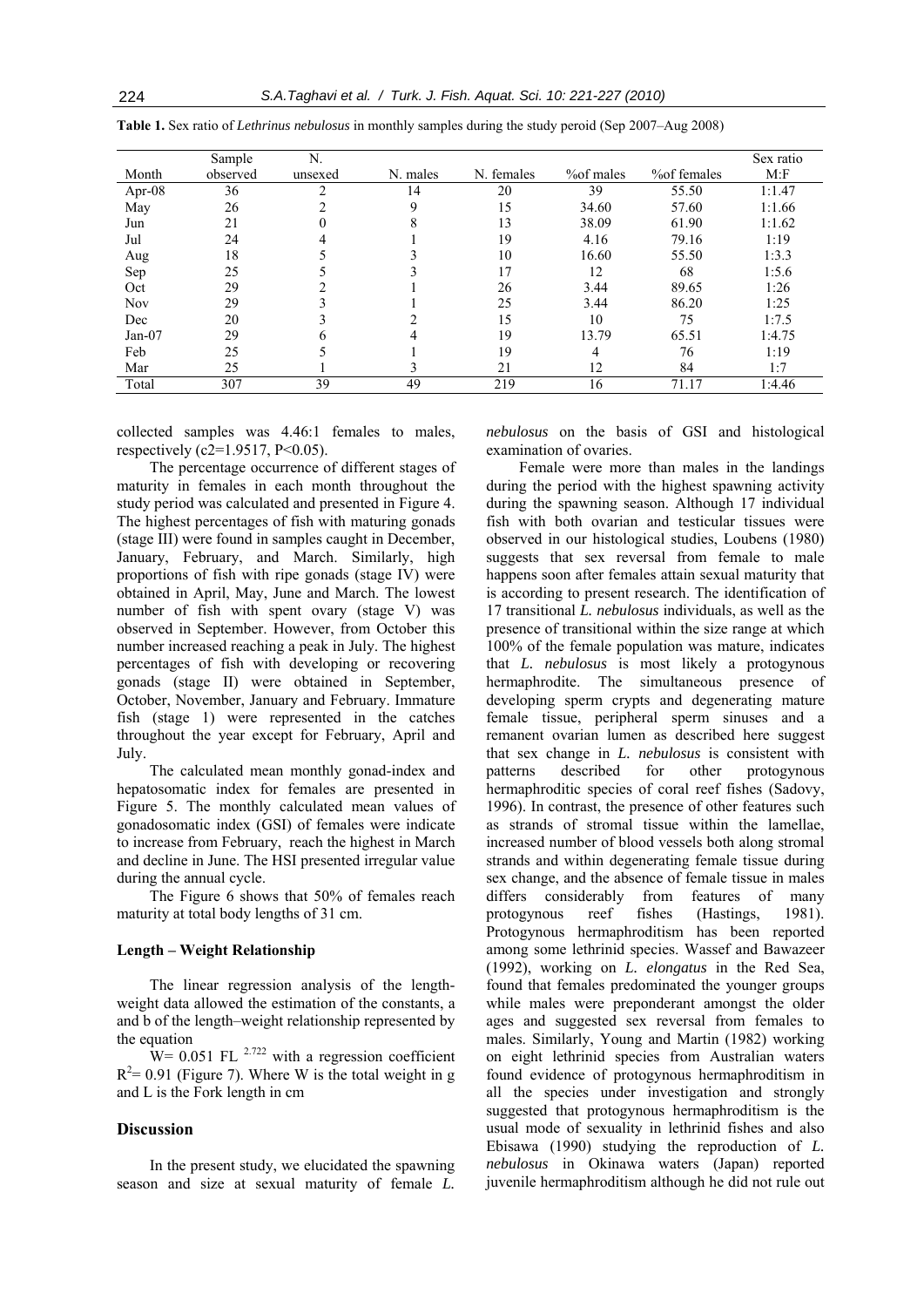

**Figure 4.** Monthly occurrence of the maturity stages of *Lethrinus nebulosus*, Roman numerals (I–V) represent maturity stages of gonads.



**Figure 5**. Seasonal variation of the gonadosomatic and hepatosomatic index for *L. nebulosus* males and females.



**Figure 6**. Changes in the proportion of mature *L. nebulosus* females with size.

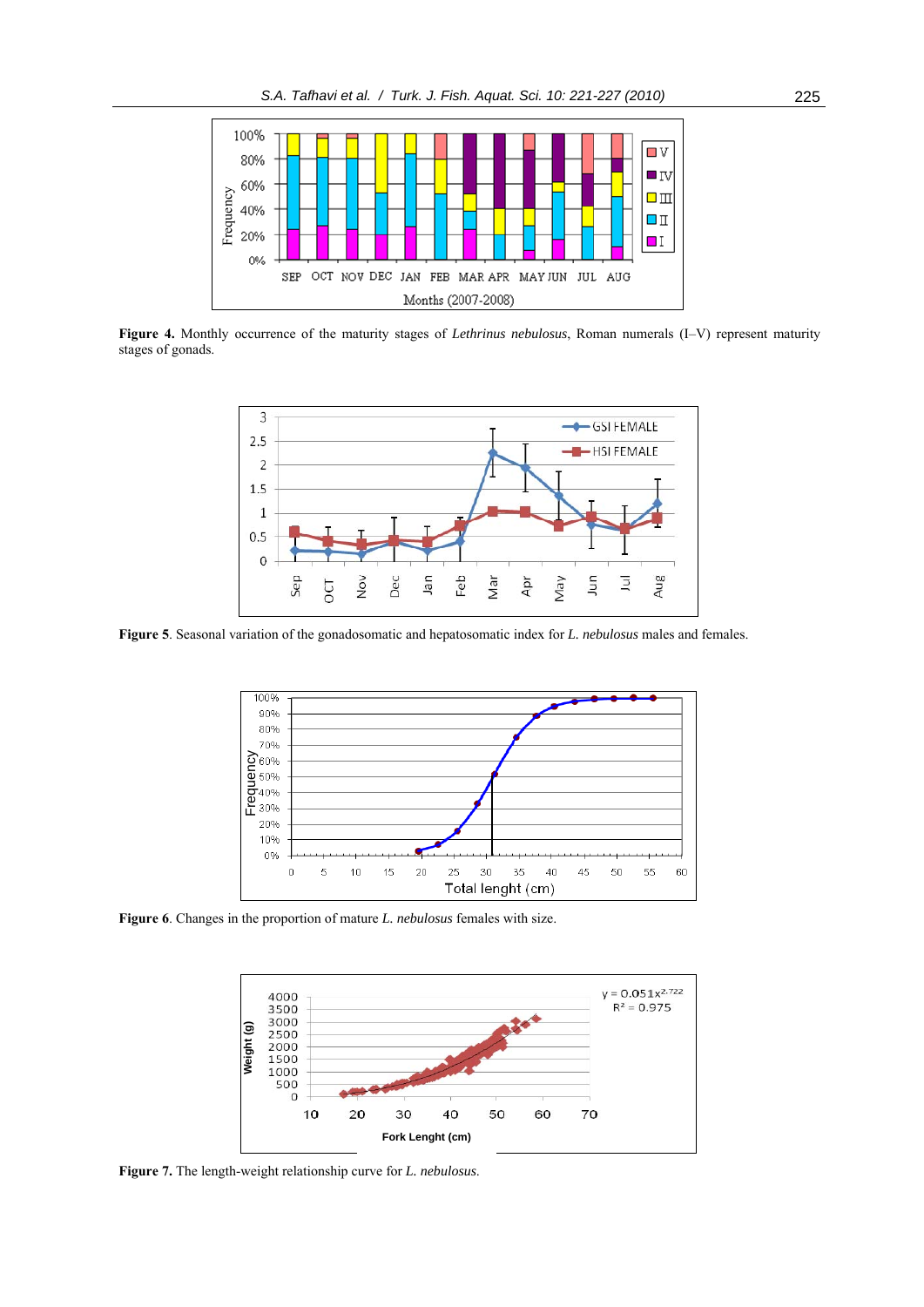the possibility of protogyny. The development and regression of visceral fat stores preceding increases in ovary weight are a pattern that has been observed in other reef fishes. These patterns suggest that the stored lipid is fuelling the energetic costs of spawning (Ferreira, 1995). The overall sex ratio was 4.46:1 females to males. This means that females were preponderant in the population during the sampling period. The size of the males ranged from 30.7 cm to 51.3 cm and size of the females ranged from 24 cm to 60.5 cm.

Length at sexual maturity for females was estimated to be 31cm during spawning season. Table 2 shows the length of sexual maturity of *L. nebulosus*  for the area 51 (Indian Ocean) reported in different works. Given the distance among the areas, these differences might be due to inherent genetic differences among the populations, effects of temperature, turbidity or other environmental factors could be driving the differences (Allsop and West, 2003).

There was well defined peak in March for reproductive cycle of spangled emperor (*L. nebulosus*) in the Southern Iranian waters (Persian Gulf and Sea of Oman). Comparing the results of the present study with those of the study by Grandcourt *et al*. (2006), in the Southern Persian Gulf (Abu Dhabi waters), it reveals that the spawning season for this species in Southern Persian Gulf (Abu Dhabi waters) occurred from April to May, but in the Iranian Waters (Hormozgan province waters) occurred from March and ended in June, which supports the view that seasonal reproductive cycles are nearly common among tropical fishes (Grandcourt *et al*., 2006).

The b parameter values in the weight-length model,  $W = a\overline{L}^b$  are 2.722 for the *L. nebulosus* in Area 51 (Table 3), indicating allometric negative growth (King, 1995).

The account of a in the present paper was

maximum in relation to other research that nutritive conditions can be suitable in south coastal of Iran. The reasons for the variation of b in the different regions are said to be due to seasonal fluctuations in environmental parameters, physiological conditions of the fish at the time of collection, sex, gonadal development and nutritive conditions in the environment of fish (Biswas, 1993). Maximum fork length and weight were 58.5 cm and 3.150 kg respectively. Minimum fork length was 16 cm.

For protogynous species, in which males tend to be larger than females on average, there are indications that size-selective fishing mortality may result in the differential loss of larger males and the possibility that insufficient males remain in the reproductive population to fertilize eggs from all females. *L. nebulosus* may be particularly vulnerable to such effects because the female-biased sex ratios were consistent throughout all the age categories and size classes (Grandcourt *et al*., 2006). Therefore, there is an urgent need for deeper studies on the biology population of the Spangled emperor in order to develop an effective management plan.

# **References**

- Al-Sayes, A., Al-Sedfy, H. and Al-Mulla, A. 1988. Some biological characters of *Lethrinus nebulosus* (Forskal) in the Arabian Gulf. Bulletin of the National Institute of Oceanography and Fisheries (Egypt), 14: 227-237.
- Allsop, D.J. and West, S.A. 2003. Constant relative age and size at sex change for sequentially hermaphroditic fish. Journal of Evolution Biology, 16: 9.
- Baddar, M.K. 1987. A preliminary study of the population dynamics of a sheiry, the starry pigface bream, *Lethrinus nebulosus*. Kuwait Bull. Mar. Sci., 9: 215- 220
- Biswas, S.P. 1993. Manual of methods in fish biology, South Asian Publishers, New Delhi, 157 pp.
- Carpenter, K.E. and Allen, G.R. 1989. FAO species catalogue Emperor Fishes and large-eye breams of the

**Table 2.** Summary of the Maturity Studies for *L.nebulosus* in FAO Area 51

| Area                  | Type of Measurement | Sex of fish | $Lm$ (cm) | References               |
|-----------------------|---------------------|-------------|-----------|--------------------------|
| South of Iran         | TL                  | Female      | 31        | Present paper            |
| Southern Persian gulf | TL                  | Female      | 28.6      | Grandcourt et al., 2006  |
| Mauritiu              | TL                  | Female      | 29.5      | Rathacharen et al., 1995 |
| Okinawa               | TL                  | Female      | 40        | Ebisawa, 1990            |
| Ghatar                | TL.                 | Female      | 37        | Al-Sayes et al., 1988    |
| Northwest Australia   | TL                  | Female      | 25        | Kuo and Lee, 1986        |
| New Caledonia         | TL                  | Female      | 28        | Walker, 1975             |

**Table 3.** Length- weight relationship of *L. nebulosus* in FAO Area 5 (Type of Measurement was Fork Lenght)

| Area                  |        |        | References             |
|-----------------------|--------|--------|------------------------|
| South of Iran         | 0.051  | 2.722  | Present paper          |
| Gulf of Aden          | 0.0161 | 2.9700 | Sanders et al. 1984    |
| Kuwait                | 0.0173 | 3.01   | Baddar, 1987           |
| southern Persian gulf |        | 2.88   | Grandcourt et al. 2006 |